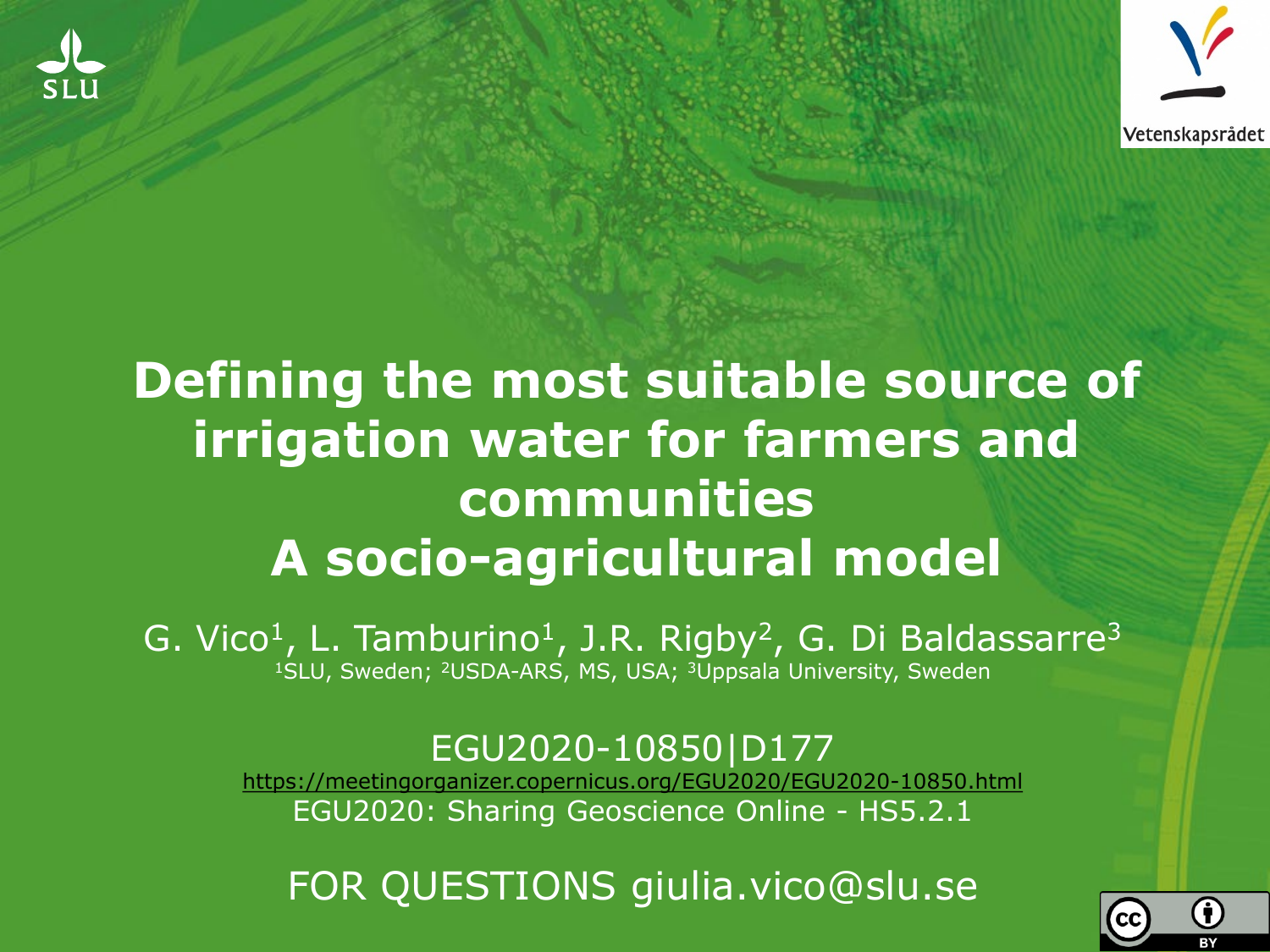

#### **FOR DETAILS**

Journal of Hydrology 584 (2020) 124634



**HYDROLOGY** 

Research papers

Designing on-farm irrigation ponds for high and stable yield for different climates and risk-coping attitudes



Giulia Vico<sup>a,\*</sup>, Lucia Tamburino<sup>a</sup>, James Robert Rigby<sup>b</sup>

<https://www.sciencedirect.com/science/article/pii/S0022169420300949>

**2.** Tamburino L, Di Baldassarre G, Vico G<br>
Water management for irrigation, crop Water management for irrigation, crop yields and social attitudes: a socioagricultural agent-based model to explore a collective action problem To appear on *Hydrological Sciences Journal*

<https://www.tandfonline.com/toc/thsj20/current>

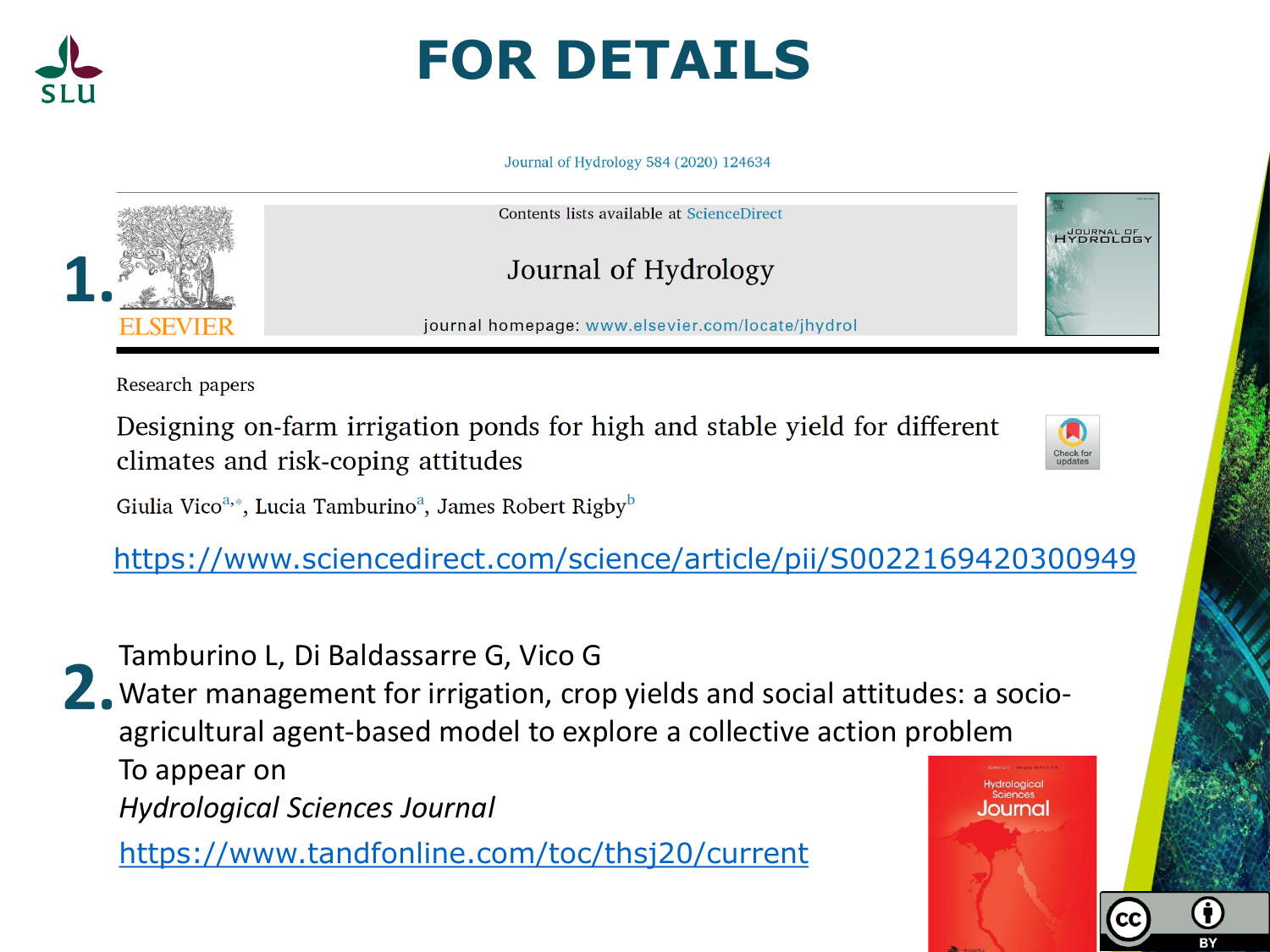

#### **BACKGROUND**

Supplemental irrigation can sustain high and stable crop yields, but often leads to unsustainable use of groundwater:

Can on-farm ponds be a more sustainable source of water?



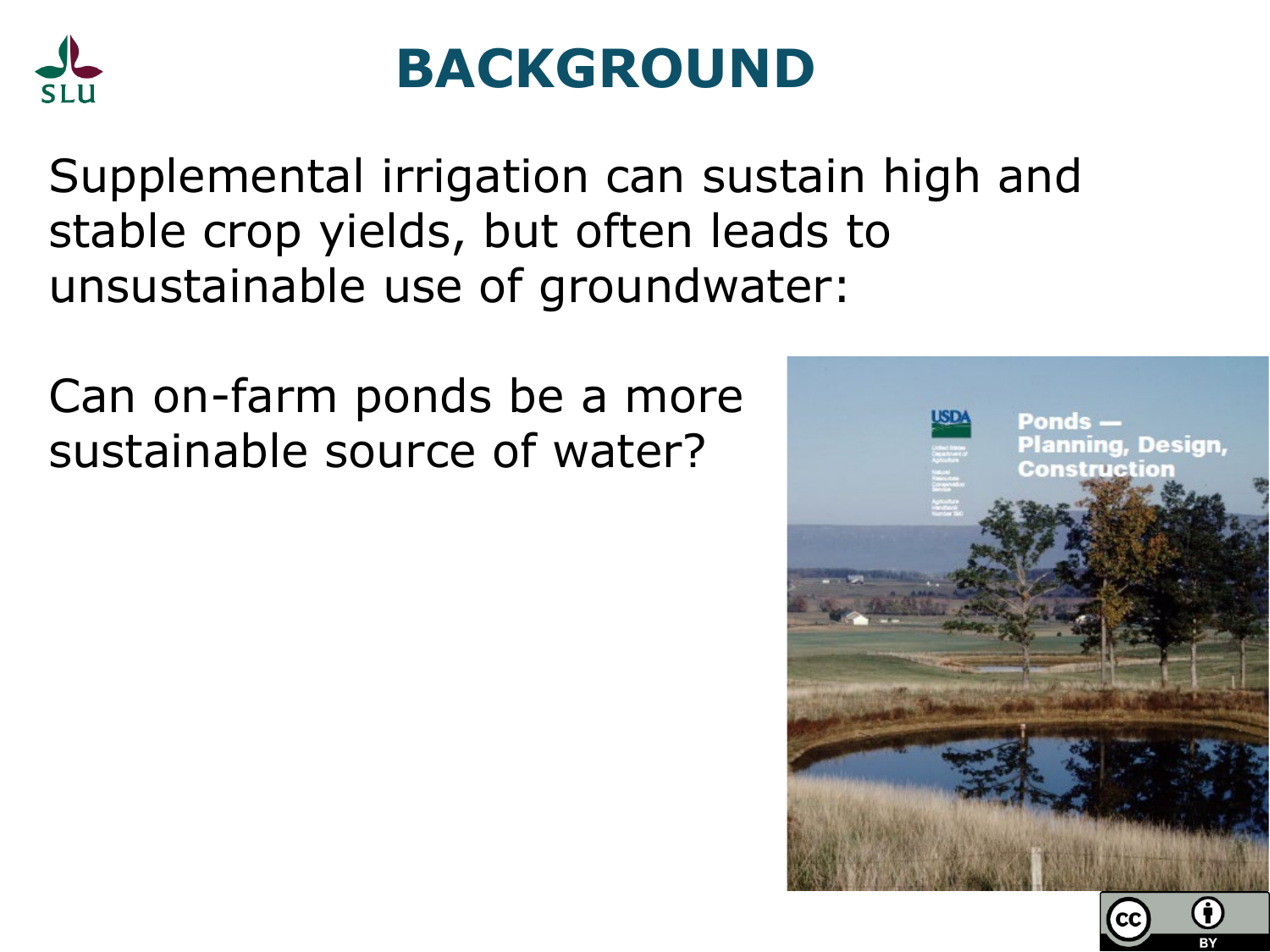

## **QUESTIONS**

What is the most suitable pond size for high and stable yields, for the single farmer?

How does such size change with the attitude to long-term sustainable solutions of the farmers in the community?

And what is the role of climatic conditions?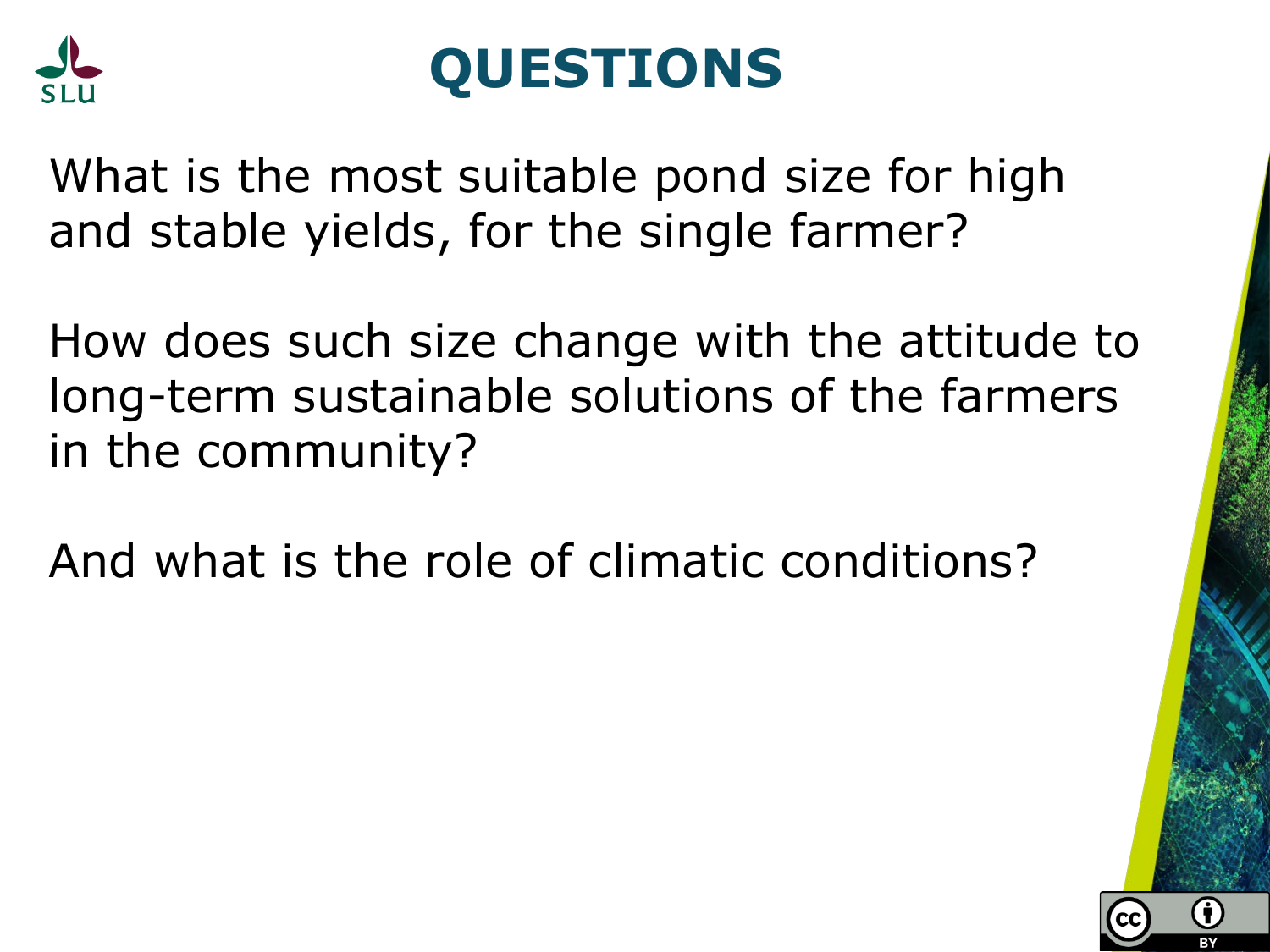

## **APPROACH**

(Agent-based) dynamic model to simulate smallholder farming system, coupling

- crop development,
- soil water availability,
- water storage in the pond and in the aquifer,
- short-/long-view orientation of each farmer in the community

Identifying size of pond leading to maximum or most stable production, for single farmers and whole communities, under current and future climates

Application to the Lower Mississippi River Basin, USA